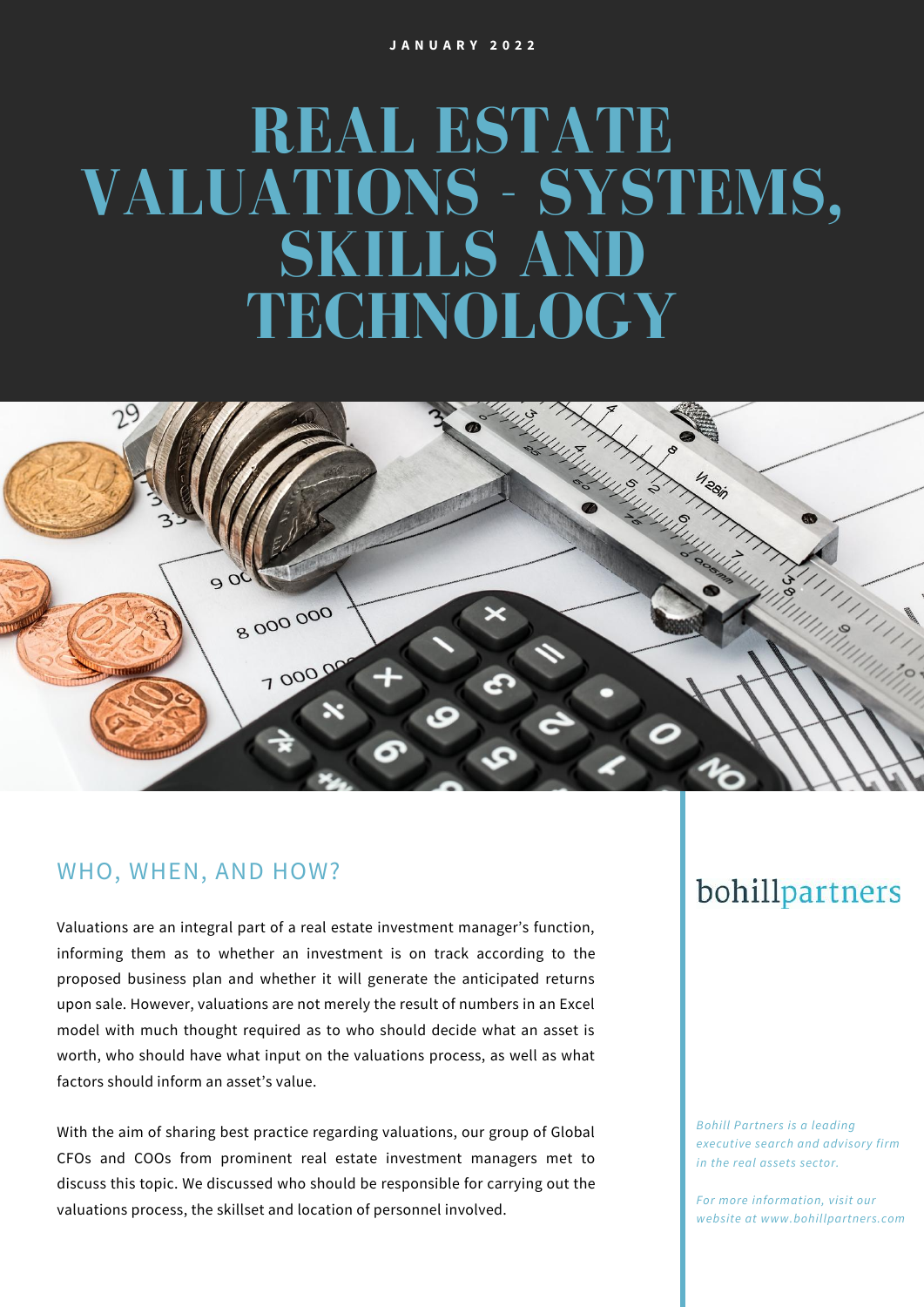

To kick off our session, we discussed the approaches of different funds to making valuations. Although the GIPS Valuations Principles often serve as a basis for achieving comparability across investment management firms, their approaches differ in terms of how frequently valuations are carried out and who presents to valuations committees.

Most of our panel conduct their valuations quarterly, with one CFO explaining that their model is decentralised in a way that they leverage the expertise of the various asset platforms such as commercial real estate, residential credit and operating companies. There were some variations, with one of the US private equity funds doing valuations for certain products on a monthly basis.

We also discussed daily valuations. Of course, it's not necessary to run a DCF every day but one fund is currently tackling this topic, considering whether to divide the difference in valuation by 90 to calculate a daily valuation from a quarterly figure.

Once the models have been run and a valuation achieved, the task of presenting these to a valuations committee arises. The make-up and process of these committees varies from fund to fund. At one investment manager, the finance team completes an overview of the macrotrends with the portfolio managers then presents the valuations to the committee – this part was relatively standardised across the funds. However, one participant explained that valuations are an embedded function within each of the regions and platforms, with specialists running scenarios and asset managers sitting next to these people, giving updates on assumptions. The make-up of the committee is largely dependent on structure, though the CFO/COO, platform head, and Head of Portfolio Management are typically the main people featured on these committees.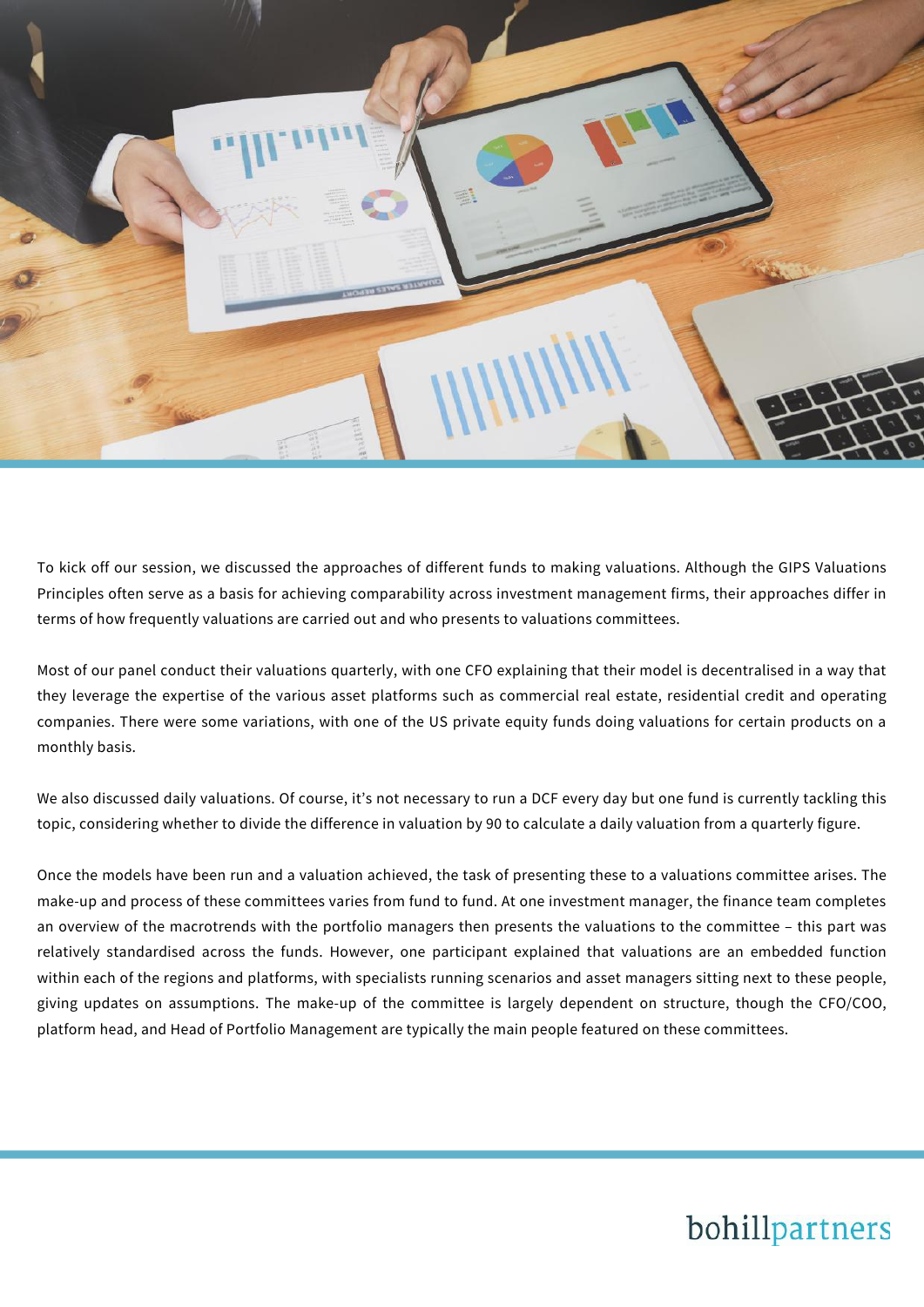#### BUILDING THE VALUATIONS PROCESS OF THE FUTURE

Valuations are an essential part of an asset manager's job description. However, one participant commented that 'the creation and submission of models is still part of their responsibilities and it's weighing heavily on their job satisfaction', a sentiment echoed by the rest of our group. Often, asset managers spend too long on model creation and manipulating figures. It is a time intensive process and not naturally a strength, which diverts them from being out in the market, talking to advisors, buyers and sellers to inform assumptions.

Asset managers therefore tend to have to wear two hats: being commercially savvy and engaging with market contacts, whilst simultaneously being able to translate this into financial and technical tasks, in which most haven't been deeply trained nor do they generally have the interest or aptitude. Recruiting, motivating, and retaining asset managers who are best suited to these roles has proven tricky. It appears that separation of duties can be a solution once serious scale has been achieved. One of the panel explained that they have moved the ownership of their valuations function to the Indian subcontinent; the individuals here are by no means real estate experts but have heavy duty Argus skills and are able to run models and analyse trends. This saves asset managers from wallowing in Excel spreadsheets by allocating tasks to data specialists whose primary task is keep models up to date with any new assumptions. Another investment manager is replicating this in a similar way, albeit keeping the modellers closer to their North American headquarters.

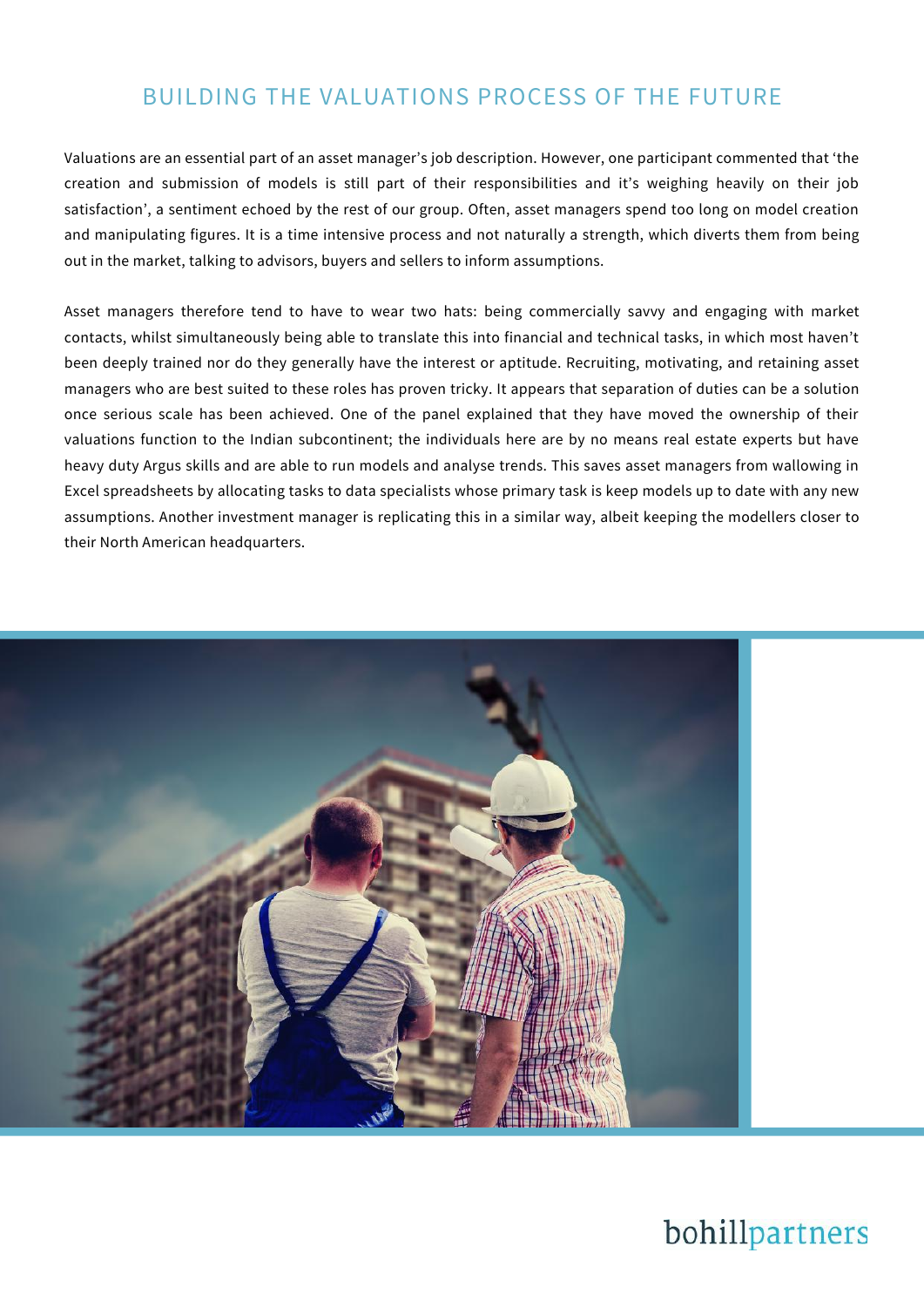

#### REGIONALISED VERUS CENTRALISED MODEL

For larger, global asset managers, another point of contention is whether to concentrate valuations in a centralised location such as New York, London or wherever else the business might be headquartered, or whether to split these up by region.

Our panel generally felt that there were merits to both and that a combination was usually required. Often, the balance of a regionalised versus centralised model is linked to the size and structure of the company. For one real estate specific manager with portfolios and offices across the globe, there are certainly benefits to splitting into regions due to differing time zones. For another, having a centralised hub that the regions feed into is a better set-up.

Another CFO outlined how their process is an eclectic mix of regionalised and centralised as well as automated and manual. Here, a standard template is used in which everyone provides their valuations, which are then fed through automated checks prior to final review. This keeps valuations streamlined and has been working well since automated checks were implemented around two years ago. However, to prevent it from becoming too centralised, where a region (such as Europe), becomes of a certain size, the structure is replicated at a regional level to allow scalability of this model.

The group also agreed that new technology, such as artificial intelligence and predictive analytics, should be leveraged when it comes to standardising valuations across regions or allowing for differences as the case may be. Nevertheless, whilst this may work well for core assets where there is a higher level of predictability about the return an asset will generate, this automation might not work as well with value add and opportunistic assets where it is more challenging to rely on general assumptions in the valuations model.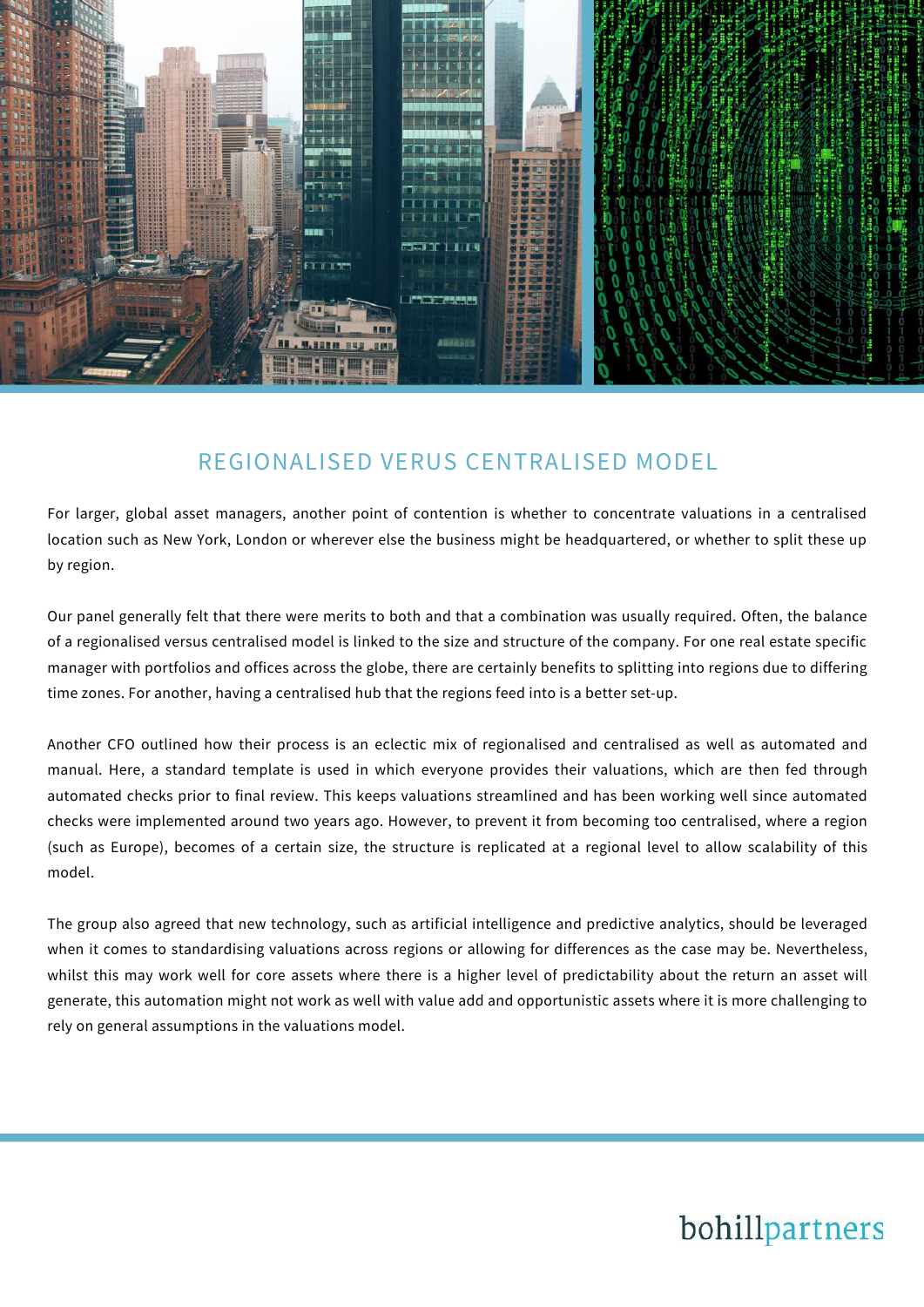#### TO INSOURCE OR OUTSOURCE?

Another common question for CFOs and COOs is when and whether to leverage third party providers. The consensus among our panel was that third party appraisers need only be involved when it comes to open end funds given that investors are coming in and getting out at net asset value. For closed-end funds, the market standard still appears to be to keep valuations in-house.

One of our panellists described how third-party appraisers can be somewhat prescriptive and not consider exceptional circumstances when making valuations, such as the COVID-19 pandemic. As a result of this rigidity there have been bizarre situations, whereby investment managers have asked third party advisors to decrease values and they have been unwilling to do so. Another described their experience of working with third parties as more collaborative, with the third party completing quarterly appraisals, sending draft valuations for the sign off and then reaching an agreement with the investment manager regarding what the valuations should be.

When working with third party appraisers, it is important to have an established process in place so that the manager knows when to expect valuations. For example, for Q4, data must be sent to the appraisers on 1st October, draft valuations must be received by the end of October, and final valuations two weeks before the end of the quarter. This keeps things standardised and allows for a collaborative relationship with the provider.

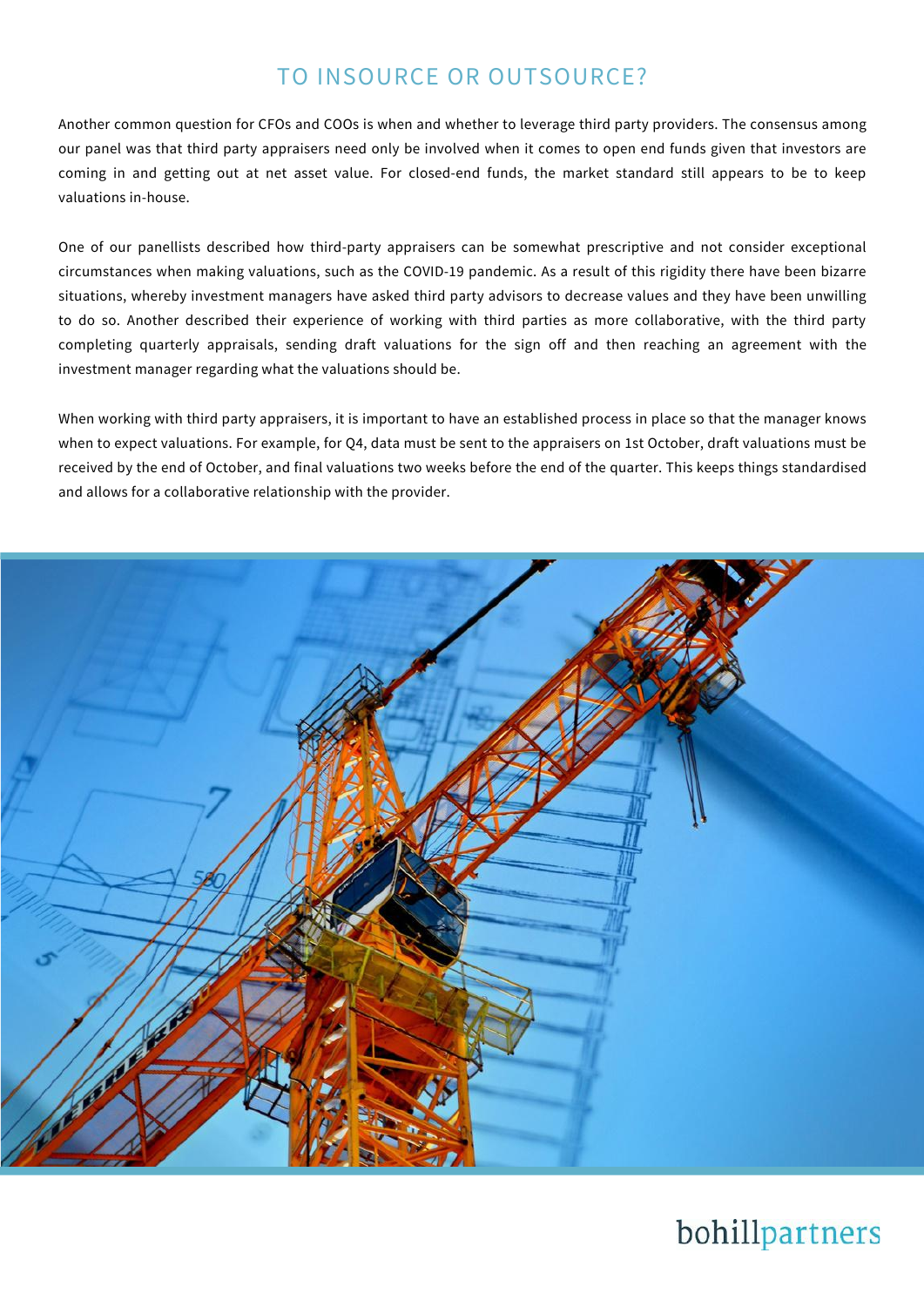

### ESG: FACTORING CARBON EMISSIONS INTO THE VALUATIONS PROCESS

Along with the rest of the real estate industry, ESG topics are also weighing heavily on the minds of our CFOs and COOs, in particular how to capture the impact of carbon emissions in the valuations model. One participant described it as 'a whole new iceberg we need to start thinking about'.

Some businesses have reacted to this by launching company-wide projects to capture the impact of achieving net zero into the valuations model. Naturally, this has a cost given the need to measure carbon emissions across each of the company's assets. It is a time intensive process that often requires the assistance of third-party advisors. However, our panel agreed that factoring ESG into the valuations model will inevitably become essential as socially conscious investors shy away from high carbon buildings or those with a negative social impact. This impacts the liquidity of the product and therefore also the building's valuation. Europe is ahead of the curve compared to the US in this regard.

Concluding our discussion, one participant explained how the impact of ESG on valuations does not just apply to carbon, but also other forms of energy, as well as the social impact, many of which have associated costs that affect the capitalisation rate. As a result, 'all of us are going to have get really smart on it, really quickly.'